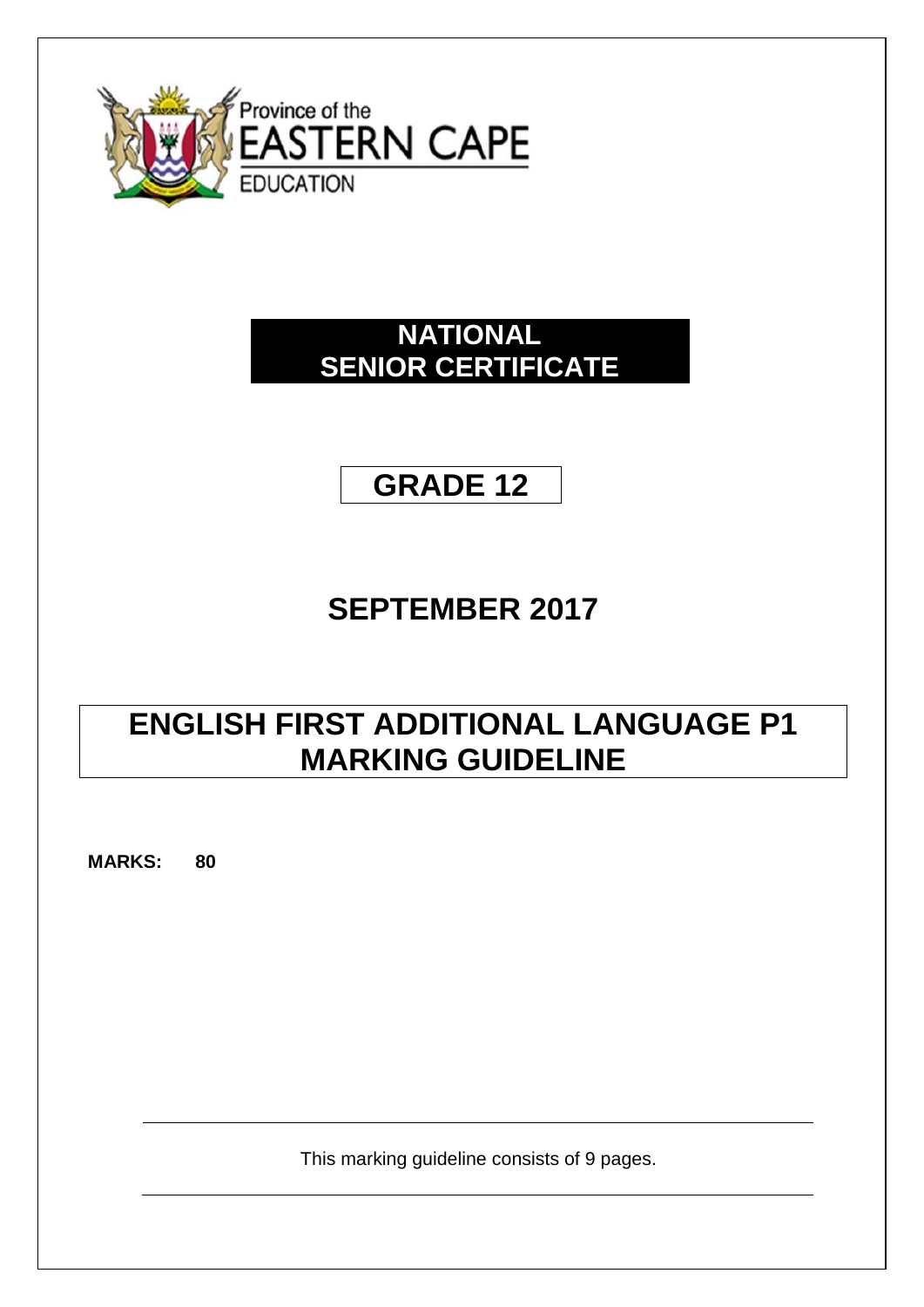## **INSTRUCTIONS TO MARKERS**

- 1. Candidates are expected to answer ALL the questions.
- 2. This memorandum serves as a guide to markers. Some responses may require a marker's discretion.
- 3. Candidates' responses should be assessed as objectively as possible.

# **MARKING THE COMPREHENSION**

- o Because the focus is on understanding, incorrect spelling and language errors in responses should not be penalised unless such errors change the meaning/understanding. (Errors must still be indicated.)
- $\circ$  If a candidate uses words from a language other than the one being examined, disregard those words, and if the answer still makes sense, do not penalise. However, if a word from another language is used in a text and required in an answer, this will be acceptable.
- o For **open-ended questions,** no marks should be awarded for YES/NO or I AGREE/I DISAGREE. The reason/substantiation/motivation is what should be considered.
- o When one word answers are required and the candidate gives a whole sentence, mark correct **provided that** the correct word is underlined/highlighted.
- o When two/three facts/points are required and a range is given, mark **only** the first two/three.
- o Accept dialectal variations.
- o For multiple-choice questions, accept BOTH the letter corresponding with the correct answer AND/OR the answer written out in full.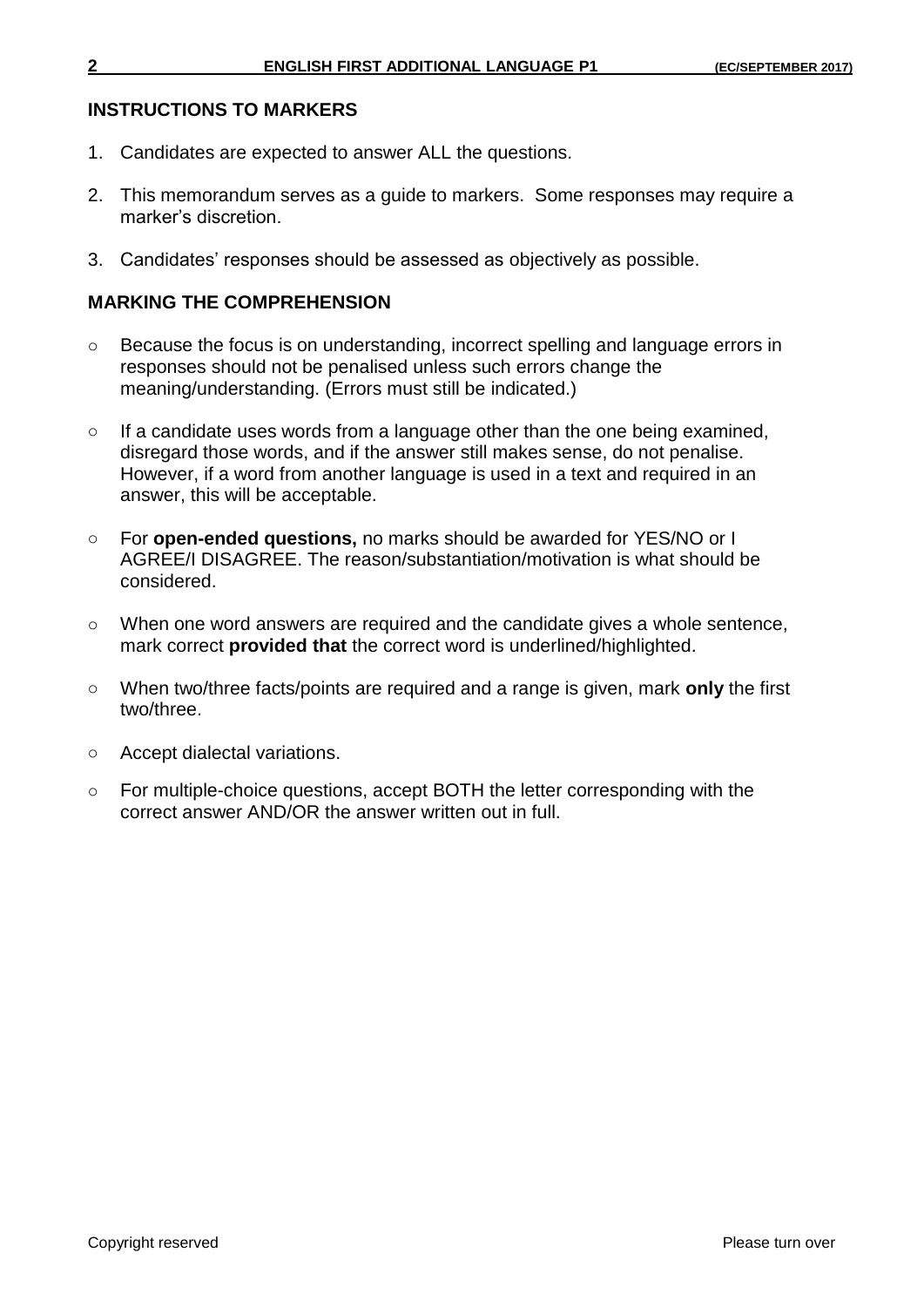#### **SECTION A: COMPREHENSION**

**NOTE:** Incorrect spelling and language errors should not be penalised, because the focus is on understanding.

#### **QUESTION 1**

- 1.1.1 'peculiar' √ (Spelling must be correct) (1)
- 1.1.2 The coffee shop is still busy/alive with activity,  $\sqrt{ }$  while things in the rest of the Central Business District are calming down/becoming more quiet.  $\sqrt{ }$  (2)
- 1.2 There will be many people/workers√ who will visit the coffee shop (during their lunch time/lunch break). $\sqrt{2}$
- 1.3 The writer wants to emphasise that even if you are young  $\sqrt{ }$  you can still assist people with mental disabilities.  $\sqrt{ }$

#### **OR**

The writer wants to encourage young people  $\sqrt{ }$  to commit themselves to helping those with mental disabilities.  $\sqrt{ }$ 

**NOTE:** Accept any ONE of the above answers. (2)

- 1.4 The stereotypes surrounding people with disabilities that Wendy Vermeulen is trying to break down is that they are not employable/they cannot work  $\sqrt{ }$ and that they are stupid.  $\sqrt{ }$  (2)
- 1.5 A chef would be able to teach cooking skills $\sqrt{ }$  and a special-needs teacher would have been trained to work with mentally challenged young people.  $\sqrt{(2)}$
- 1.6 Down's Syndromes √ Autistic young people  $\sqrt{2}$
- 1.7 Brownies & Downies want to train young people who are intellectually/mentally challenged to work in hospitality.  $\sqrt{\ }$  They also want to allow these young people to interact with the public.  $\sqrt{ }$  (2)
- 1.8 The term 'household name' means Brownies & Downies has become very popular/well known.  $\sqrt{ }$  (1)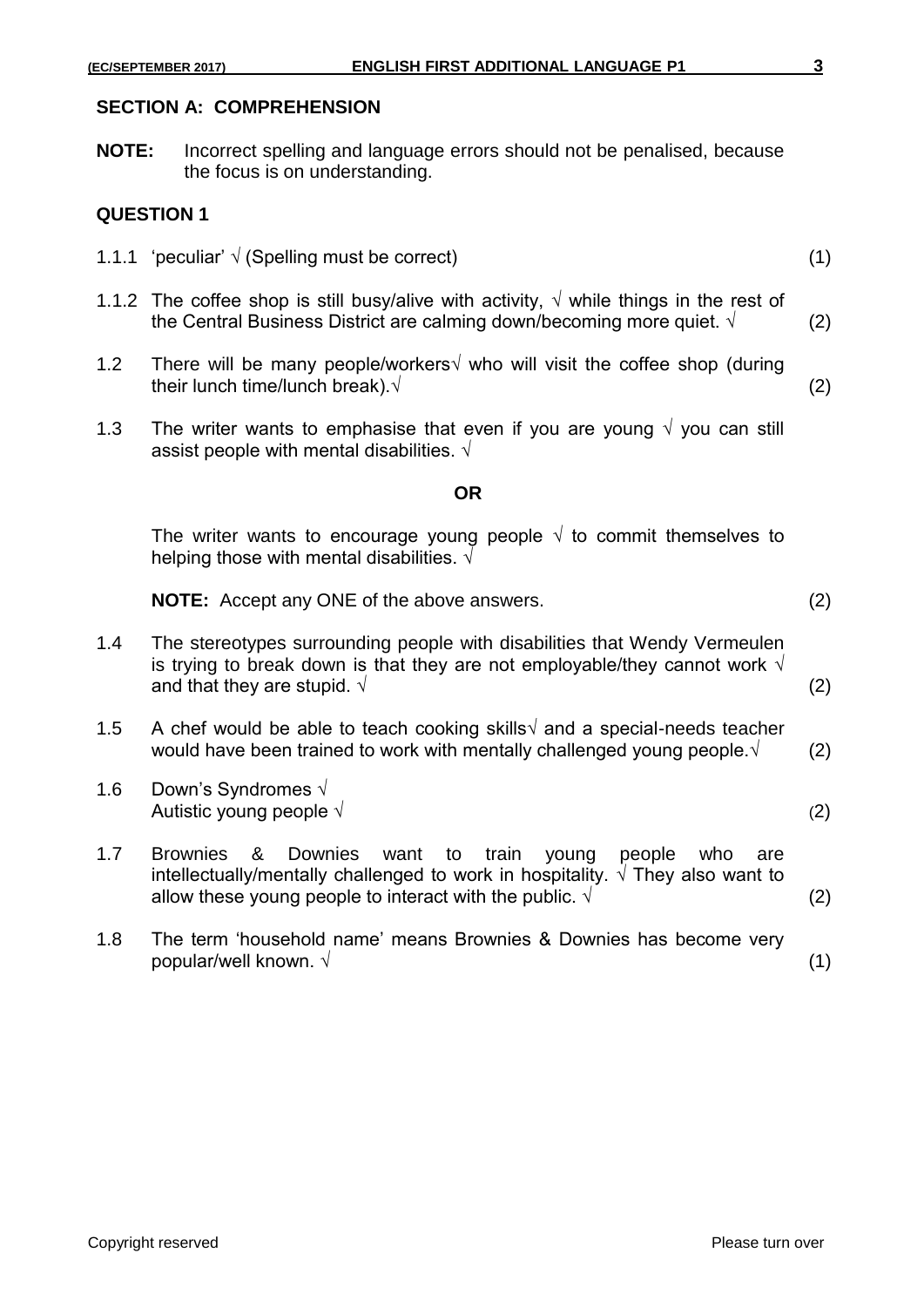|  |  | <b>ENGLISH FIRST ADDITIONAL LANGUAGE P1</b> | (EC/SEPTEMBER 2017) |
|--|--|---------------------------------------------|---------------------|
|--|--|---------------------------------------------|---------------------|

- 1.9 The statement is false because everyone  $\sqrt{ }$  has access to the coffee shop.  $(1)$
- 1.10 C/are associated with them.  $\sqrt{ }$  (1)
- 1.11 The title is suitable because people are able to enjoy a cup of coffee  $\sqrt{ }$  and all proceeds go towards training  $\sqrt{ }$  the young people who are intellectually challenged. (2)
- 1.12 Wendy Vermeulen is trying to encourage South Africans to make a success of the concept of 'Brownies & Downies'. She also hints at the fact that it will be difficult and require perseverance but it is important that people with disabilities should not be excluded from society.  $\sqrt{\sqrt{2}}$ 
	- **NOTE** The above answers are merely examples of possible responses. Allow for the candidate's own but relevant interpretation. A candidate can score 1 mark for an answer that is not wellsubstantiated. (2)
- 1.13 Open-ended. Accept a suitable response, e.g.

Yes, it is offensive because the name's rhyming nature creates the impression of ridiculing it. The diminutive form 'Downies' can also be considered as being belittling or degrading.

#### **OR**

No, it is not offensive because it explains the concept of eating brownies and being served by people with Down's syndrome. The name also makes people aware of those with intellectual disabilities.

- **NOTE** The above answers are merely examples of possible responses. Do not award a mark for YES/NO. Allow for the candidate's own but relevant interpretation. A candidate can score 1 mark for an answer that is not wellsubstantiated. Combination answers are acceptable. (2)
- 1.14 (a) Twelve-year-olds/12 year olds.  $\sqrt{ }$  (1)
	- (b) At the age of twelve there is still strict parental guidance so the children's time on their phones will be monitored by their parents.  $\sqrt{ }$

# **OR**

Many twelve-year-olds do not own cell phones yet, so they cannot engage in texting.√

# **OR**

Many twelve-year-olds spend most of their time doing their homework or they are involved in extramural activities at school so there is no time for texting.√

**NOTE:** Accept any ONE of the above answers. (1)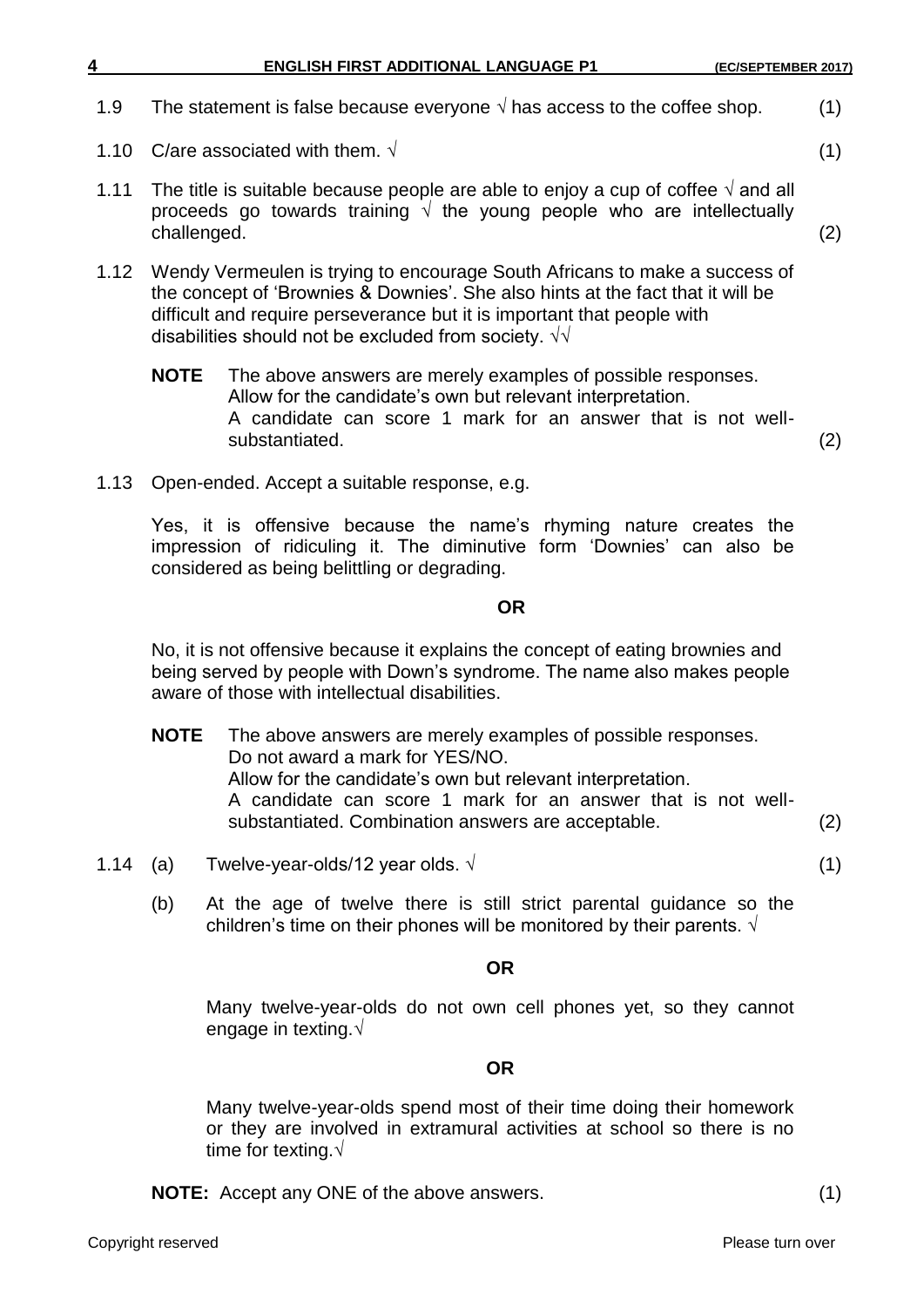1.15 Fifteen-year-olds are becoming more independent $\sqrt{ }$  and are allowed more freedom by their parents so they will communicate with friends more often.  $\sqrt{ }$ 

Many fifteen-year-olds may have just been allowed to own a cell phone $\sqrt{5}$  so texting is a novelty to them.  $\sqrt{ }$ 

**NOTE:** Accept any relevant answer. (2)

1.16 The information has been presented in the form of a bar graph so that the readers can see the different columns showing the different age groups and their percentages who text their friends daily.  $\sqrt{ }$  You do not have to read through complicated facts and figures to understand which teens text their friends daily. / Visually more appealing/effective. $\sqrt{2}$ 

# **TOTAL SECTION A: 30**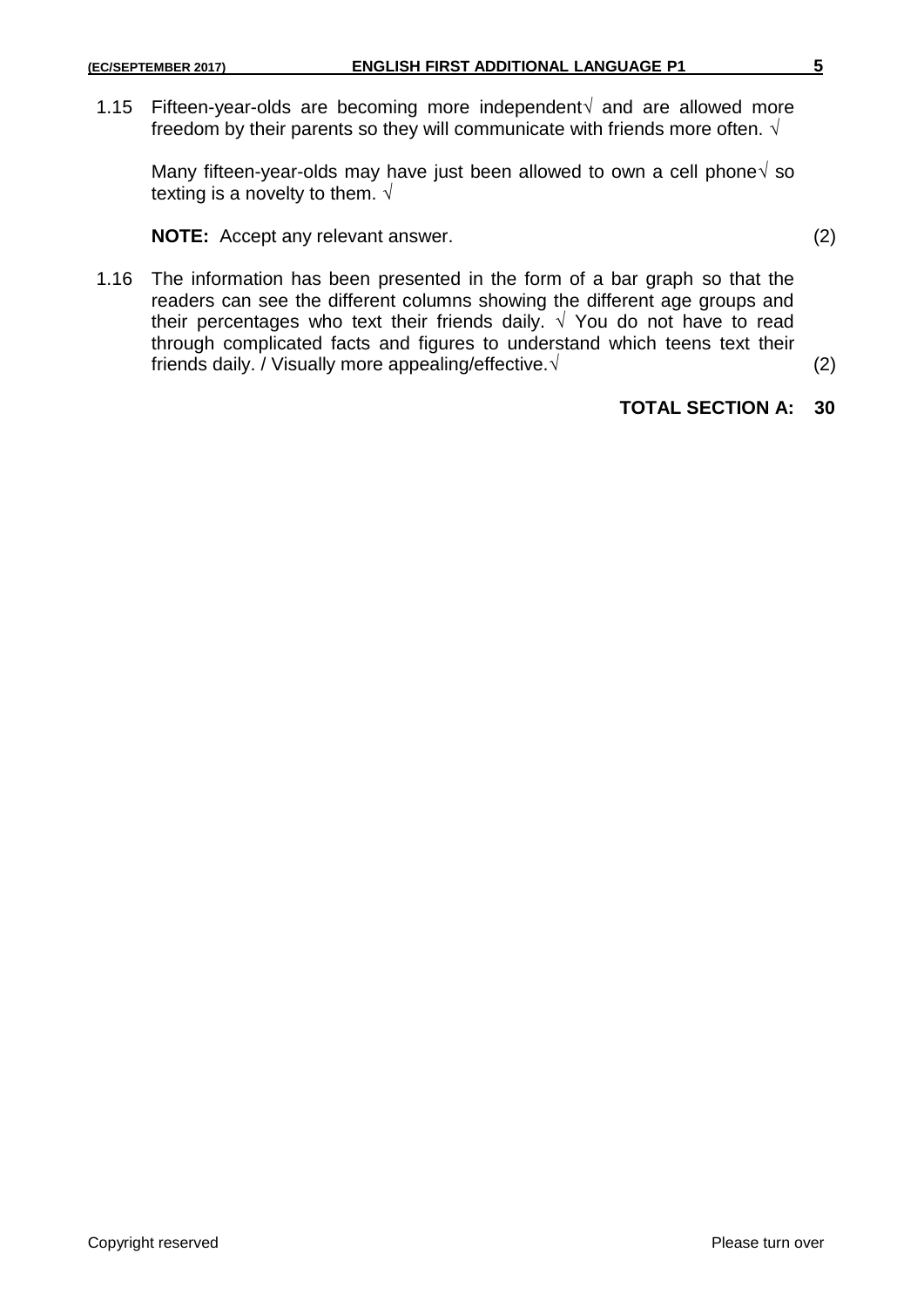#### **SECTION B: SUMMARY**

## **QUESTION 2**

**The following points form the answer to the question.**

|                | <b>QUOTATIONS</b>                                                                                                                                           | <b>FACTS</b><br>(NOTE: Candidates may phrase |                                           |  |  |
|----------------|-------------------------------------------------------------------------------------------------------------------------------------------------------------|----------------------------------------------|-------------------------------------------|--|--|
|                |                                                                                                                                                             |                                              | the facts differently.)                   |  |  |
| $\mathbf 1$    | 'But you should show a positive attitude<br>towards your classes and give your best<br>effort to everything.'                                               | $\mathbf 1$                                  | Always try your best./Be<br>positive.     |  |  |
| $\overline{2}$ | 'You may not agree 100% with your<br>teachers and parents at all times, but you<br>should always maintain a respectful,<br>pleasant attitude towards them.' | $\overline{2}$                               | Be respectful to adults.                  |  |  |
| 3              | 'If you know how to do something in class                                                                                                                   | 3                                            | be willing to<br>Always<br>help           |  |  |
|                | that others do not, offer to help them'.                                                                                                                    |                                              | others.                                   |  |  |
| $\overline{4}$ | 'Being a trustworthy person is a quality<br>of a good leader'.                                                                                              | 4                                            | Always be honest/reliable/<br>dependable. |  |  |
| 5              | 'Being consistent in how<br>treat  <br>you                                                                                                                  | 5                                            | Be fair to everyone./Treat                |  |  |
|                | everyone is an important way to build and<br>maintain trust'.                                                                                               |                                              | everyone the same.                        |  |  |
| 6              | 'A good leader is always positive'.                                                                                                                         | 6                                            | Stay positive.                            |  |  |
| $\overline{7}$ | 'A leader does not participate in bullying or                                                                                                               | $\overline{7}$                               | Do not take part in bullying or           |  |  |
|                | gossip but makes all students feel                                                                                                                          |                                              | gossip. /Show respect.                    |  |  |
|                | welcome and respected.                                                                                                                                      |                                              |                                           |  |  |

#### **Marking the summary**

The summary should be marked as follows:

- **Mark allocation:**
	- o 7 marks for 7 points (1 mark per main point)
	- o 3 marks for language
	- o Total marks: 10
- **Distribution of language marks when a candidate has not quoted verbatim:**
	- o 1–3 points correct: award 1 mark
	- o 4–5 points correct: award 2 marks
	- o 6–7 points correct: award 3 marks
- **Distribution of language marks when a candidate has quoted verbatim:**
	- o 6–7 quotes: award no language mark
	- o 1–5 quotes: award 1 language mark

#### **NOTE:**

- **Word Count:**
	- o Markers are required to verify the number of words used.
	- o Do not deduct any marks if the candidate fails to indicate the number of words used, or if the number of words used is indicated incorrectly.
	- o If the word limit is exceeded, read up to the last sentence above the stipulated upper limit and ignore the rest of the summary.

# **TOTAL SECTION B: 10**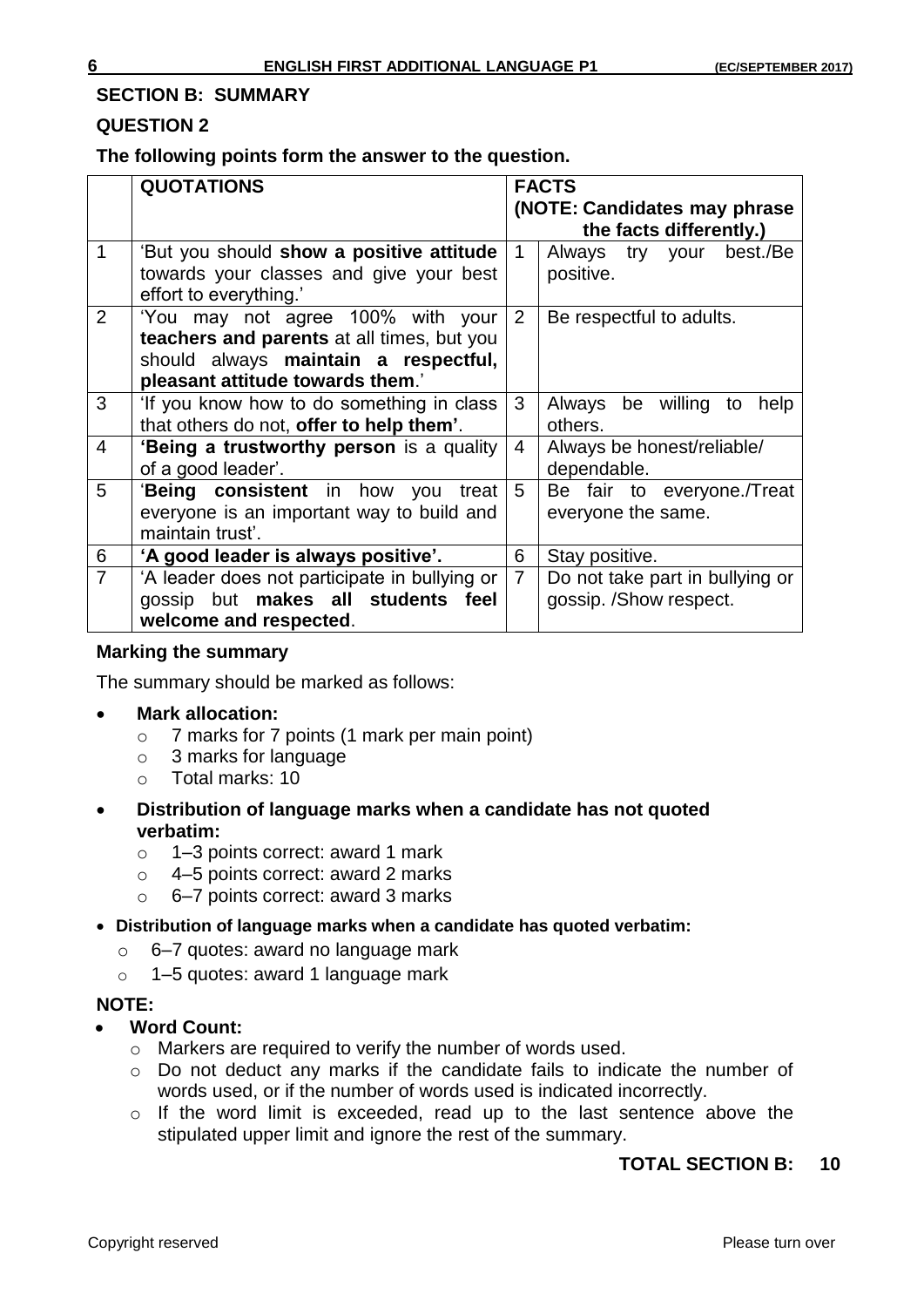# **SECTION C: LANGUAGE**

# **Spelling**

- o One-word answers must be marked correct even if the spelling is incorrect, unless the error changes the meaning of the word.
- o In full-sentence answers, incorrect spelling should be penalised if the error is in the language structure being tested.
- o Where an abbreviation is tested, the answer must be punctuated correctly.

Sentence structures must be grammatically correct and given in full sentences/as per instruction.

For multiple-choice questions, accept BOTH the letter corresponding with the correct answer AND/OR the answer written out in full as correct.

# **QUESTION 3: ANALYSING AN ADVERTISEMENT**

| 3.1 Carnation $\sqrt{ }$ |  |  | (1) |
|--------------------------|--|--|-----|
|                          |  |  |     |

- 3.2 Sportsmen/sportswomen/people who participate in sport. $\sqrt{ }$  The picture of the running shoes/takkies/sport shoes are worn by people who play sport./ The words 'game on'/ 'on and off the field'/ 'winning game' all refer to sport.  $\sqrt{(2)}$
- 3.3 A/get rid of blisters.  $\sqrt{ }$  (1)
- 3.4 If you use this product you will always be able to showcase your talent and succeed because you will be able to prevent  $\checkmark$  and treat blisters  $effectively.$  (3)
- 3.5 The function of the exclamation marks is to strengthen the tone of the advertisement./Draw attention to the benefits of using Carnation Blister Care.  $\sqrt{(1)}$
- 3.6 Open-ended. The advertisement supports the slogan by showing pictures of the products that you can use to treat your blisters. The picture of the raised sports shoe shows someone is walking/running. This suggests that your feet have been healed of the blisters; that is why you are able to put on your sports shoes and walk/run.
	- **NOTE:** These are merely examples. Accept any relevant answer. A candidate can score 1 mark if the answer is not well-substantiated. (2)

**[10]**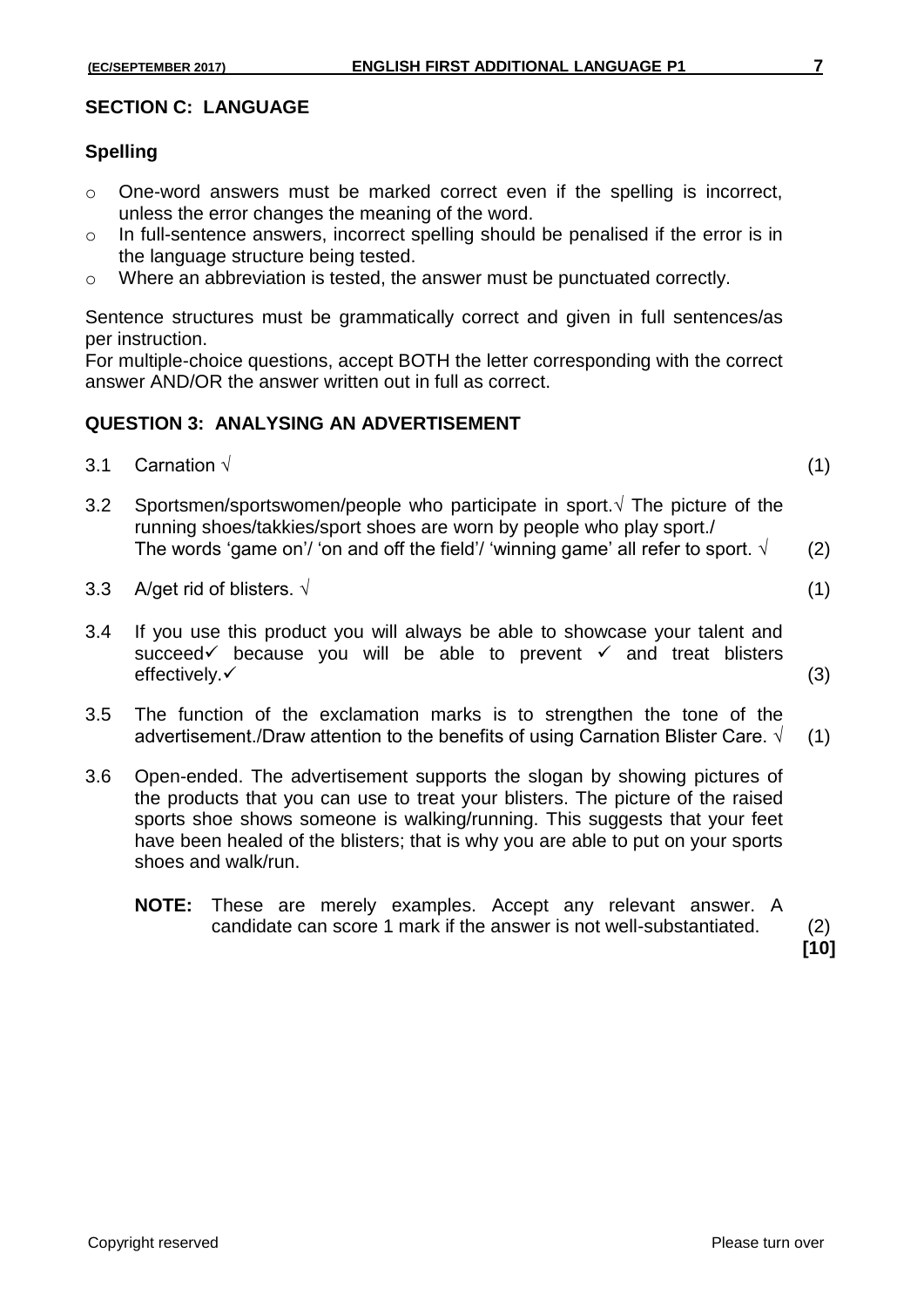# **QUESTION 4: ANALYSING A CARTOON**

| 4.1 | 4.1.1 | Visual clues: Her mouth is wide open/her arms are stretched out/her<br>eyes are wide open. $\sqrt{ }$<br>Verbal clue: There is a double question mark. $\sqrt{ }$ |                                                                                            |     |
|-----|-------|-------------------------------------------------------------------------------------------------------------------------------------------------------------------|--------------------------------------------------------------------------------------------|-----|
|     |       |                                                                                                                                                                   | <b>NOTE:</b> Accept TWO of the above answers that discuss both verbal<br>and visual clues. | (2) |
|     | 4.1.2 | Until $\sqrt$                                                                                                                                                     |                                                                                            | (1) |
|     | 4.1.3 | B/a serious problem. $\sqrt{ }$                                                                                                                                   |                                                                                            | (1) |
|     |       |                                                                                                                                                                   | 4.2 The music notes./The music notes indicate the sound of the cell phone's                |     |

4.3 The words are written in bold /large font which implies that she is angry and will decline the invitation. √

**OR**

keypad.  $\sqrt{ }$  (1)

The three question marks suggest that she is angry so she will not accept the invitation. √

**OR**

Sara's wide open mouth shows that she is screaming (angry) so she will decline the invitation.  $\sqrt{ }$ (Accept any TWO of the above.) (2)

- 4.4 The smoke shows that Sara is still fuming/angry. (1)
- 4.5 Open-ended. Accept a suitable response, e.g.

Yes. I would have accepted the invitation because he desperately needed someone to accompany him to the dance. You cannot go to a dance alone because you would have no one to dance with so you would not enjoy yourself. I may need to ask him for a favour in the future then he would also help me out.

#### **OR**

No. I would not have accepted the invitation at the last minute. Girls have to prepare in advance for such an event and by him asking at the last minute it would make it very difficult to prepare yourself properly.

**NOTE:** These are merely examples. Accept any relevant answer. A candidate can score 1 mark if the answer is not well $substantiated \checkmark$  (2)

**[10]**